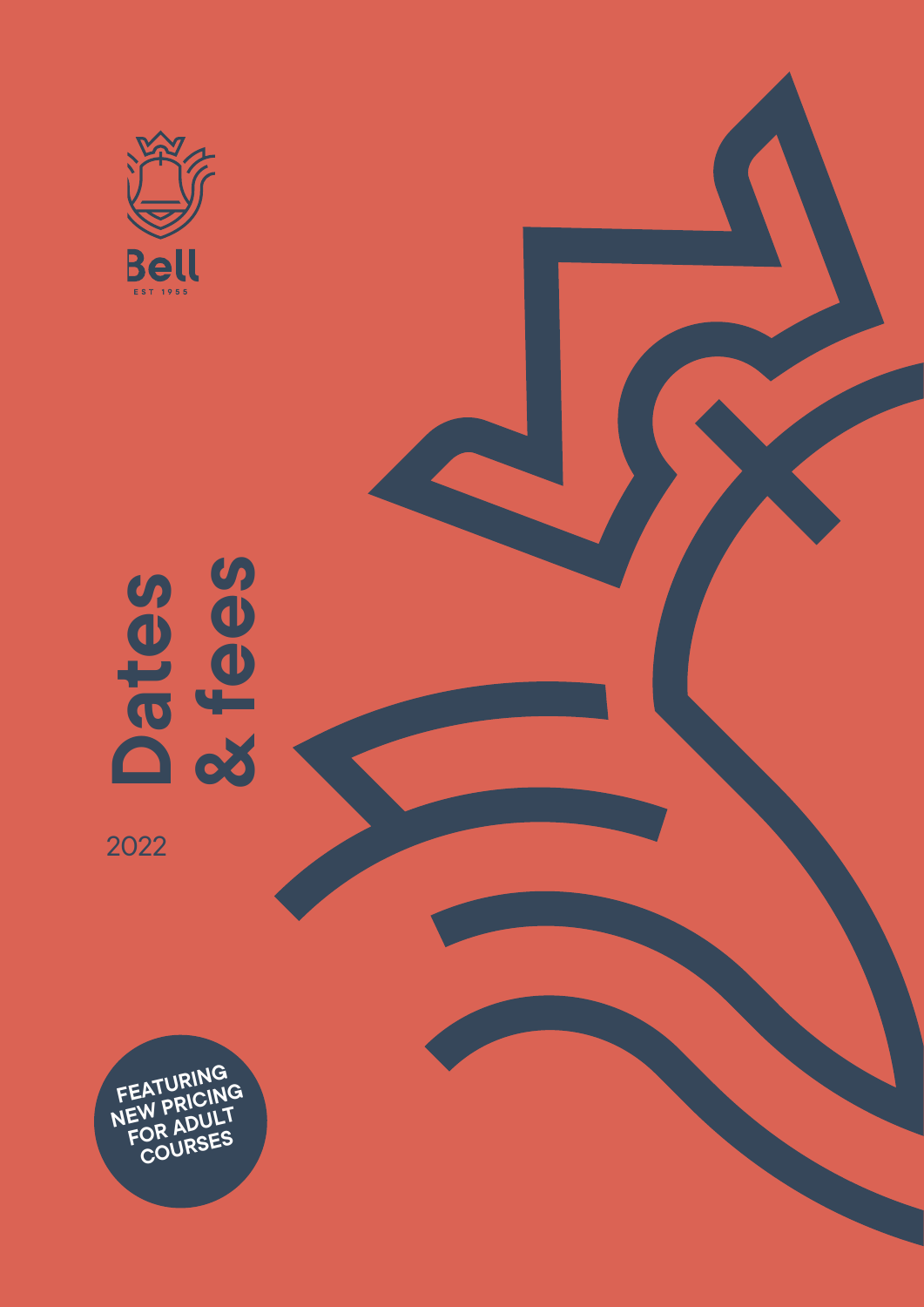

# **English courses for Young Learners** 11 - 17 years

|               | <b>COURSE</b>                         | <b>SCHOOL</b>                          | <b>AGE</b> | <b>START DATE</b>                                                                     | <b>END DATE</b>                                                                            | <b>WEEKS</b>                           | FEES*                                                               |                                                                                                                    |
|---------------|---------------------------------------|----------------------------------------|------------|---------------------------------------------------------------------------------------|--------------------------------------------------------------------------------------------|----------------------------------------|---------------------------------------------------------------------|--------------------------------------------------------------------------------------------------------------------|
| <b>WINTER</b> | Winter<br><b>Explorer</b>             | Online                                 | $11 - 17$  | Any Monday from<br>3 to 24 January                                                    | Any Friday from<br>7 to 28 January                                                         | $1 - 4$                                | £200<br>per week                                                    |                                                                                                                    |
|               | Spring<br><b>Explorer</b>             | Online                                 | $11 - 17$  | Any Monday from<br>28 March to 25 April                                               | Any Friday from<br>1 April to 29 April                                                     | $1 - 5$                                | £200<br>per week                                                    |                                                                                                                    |
| <b>SPRING</b> | Spring<br><b>Explorer</b>             | Bell<br><b>Berkshire</b><br>College    | $11 - 17$  | Any Sunday from<br>27 March to 24 April                                               | Any Saturday from<br>2 to 30 April                                                         | $1 - 5$                                | £930<br>per week                                                    |                                                                                                                    |
| <b>SUMMER</b> | <b>Summer</b><br><b>Explorer</b>      | <b>Bell Berkshire</b><br>College       | $11 - 17$  | Any Sunday from<br>5 June to 25 June; and<br>Any Sunday from<br>7 August to 14 August | Any Saturday from<br>11 June to 2 July; and<br>Any Saturday from<br>13 August to 20 August | June:<br>$1 - 4$<br>August:<br>$1 - 2$ | £1,235<br>per week                                                  | + £95 per one week<br>course for Academic<br>English Academy                                                       |
|               |                                       | <b>Bell Royal</b><br>Masonic<br>School | $11 - 17$  | Any Sunday from<br>3 July to 6 August                                                 | Any Saturday<br>9 July to 6 August                                                         | $1 - 5$                                | £1.295<br>per week                                                  | + £95 per one week<br>course for Academic<br>English Academy                                                       |
|               |                                       | Bell<br>The Leys                       | $11 - 17$  | Any Wednesday from<br>6 July to 10 August                                             | Any Tuesday from<br>12 July to 16 August                                                   | $1 - 6$                                | £1.450<br>week or<br>additional<br>weeks<br>£2.820 for<br>two weeks | + £95 per one week<br>course for Tennis<br>Academy<br>+ £95 per one week<br>course for Academic<br>English Academy |
|               | Young<br>Cambridge<br><b>Scholars</b> | Bell<br>The Leys                       | $14 - 17$  | Wednesday 6 July<br>Wednesday 20 July<br>Wednesday 3 August                           | Tuesday 19 July<br>Tuesday 2 August<br>Tuesday 16 August                                   | 2<br>$\overline{2}$<br>$\overline{2}$  | £3.900<br>£3,900<br>£3,900                                          |                                                                                                                    |
|               | <b>Young Business</b><br>Leaders      | Bell<br>The Leys                       | $14 - 17$  | Wednesday 6 July<br>Wednesday 27 July                                                 | Tuesday 26 July<br>Tuesday 16 August                                                       | 3<br>3                                 | £4,685<br>£4.685                                                    |                                                                                                                    |
| <b>AUTUMN</b> | Autumn<br><b>Explorer</b>             | <b>Bell Berkshire</b><br>College       | $11 - 17$  | Any Sunday from<br>9 to 23 October                                                    | Any Saturday from<br>15 to 29 October                                                      | $1 - 3$                                | £930 per<br>week                                                    |                                                                                                                    |

\* Course price, unless a weekly fee is quoted. In addition to course fees, all face-to-face bookings are subject to a £95 registration fee. No registration fee is required for online course bookings.

Return airport transfers are included in your course package fee, from designated airports and within scheduled arrival and departure times. Free shuttles will be available for arrivals and departures between 10am and 6pm (unless otherwise stated), depending on student travel requirements.

Any students travelling as an Unaccompanied Minor are subject to an additional £50 fee (per single journey).

**Important:** 

Arrival details for each student must be sent to Bell at least 10 working days before the start of course to guarantee an airport transfer. Please also notify us at least 7 working days if there are any changes to your departure date.





Accommodation, meals and tuition

Full programme of social activities and study tours

Airport transfers from designated airports on designated arrival and departure dates

Comprehensive insurance

Internet access

Laundry service



| <b>BELL BERKSHIRE COLLEGE &amp;</b><br><b>BELL ROYAL MASONIC SCHOOL</b> | 10AM - 6PM        | <b>OUT-OF-HOURS</b> |
|-------------------------------------------------------------------------|-------------------|---------------------|
| <b>London Heathrow</b>                                                  | Free              | £70                 |
| <b>London Stansted</b>                                                  | Free              | £140                |
| St. Pancras<br>(based on advised train times)                           | Free              | £140                |
| <b>BELL THE LEYS</b>                                                    | <b>10AM - 6PM</b> | <b>OUT-OF-HOURS</b> |
| London Heathrow                                                         | Free              | £170                |
| <b>London Stansted</b>                                                  | Free              | £85                 |

# **Other information**

**YOUNG LEARNERS**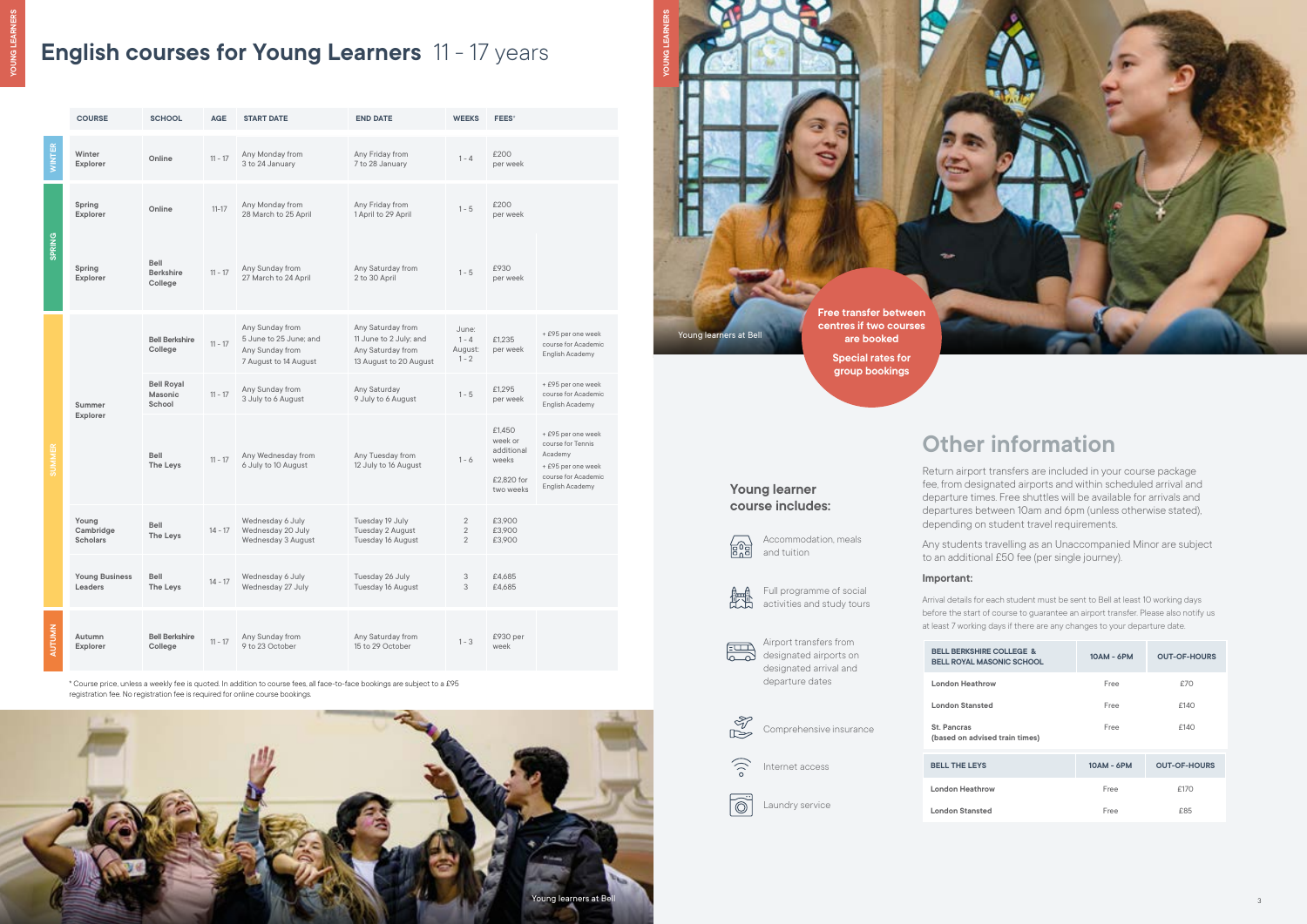# **Bell Cambridge Bell London**

| LONDON AND CAMBRIDGE | WEEKLY FEE I+ WEEKS | <b>ADDITIONAL HOU</b> |
|----------------------|---------------------|-----------------------|
| 1-to-1 tuition 15    | £1.320              | £80 per hour          |
| 1-to-1 tuition 20    | £1.695              | (when booked)<br>£95  |
| 1-to-1 tuition 25    | £2.055              | (when b               |

**\*PROJECT MANAGEMENT DATES** Monday 31 January - Friday 25 February Monday 6 June - Friday 1 July Monday 4 July - Friday 29 July Monday 1 August - Friday 26 August Monday 5 September - Friday 30 September Monday 14 November - Friday 9 December

**LOND BE 25 AND FEE AND EXAMPLE 14 PER WEEK** 

or £350 for 5 hours with another course)  $5$  per hour ooked alone)

**ADULTS**

|                               |              |                                                                                  | <b>HOURS PER WEEK</b>            |                | WEEKLY FEE (NUMBER OF WEEKS BOOKED) |                                                                           |                                                                                                    |                               |
|-------------------------------|--------------|----------------------------------------------------------------------------------|----------------------------------|----------------|-------------------------------------|---------------------------------------------------------------------------|----------------------------------------------------------------------------------------------------|-------------------------------|
|                               | <b>HOURS</b> | <b>15 HOURS</b>                                                                  | <b>5 HOURS</b>                   | <b>5 HOURS</b> | $1 - 4$                             | $5 - 11$                                                                  | $12 - 23$                                                                                          | $24+$                         |
|                               | 15 hours     | <b>Effective English</b>                                                         |                                  |                | £350                                | £320                                                                      | £290                                                                                               | £250                          |
| EFFECTIVE ENGLISH             |              | <b>Effective English</b>                                                         | <b>Skills or Business skills</b> |                | £410                                | £380                                                                      | £350                                                                                               | £320                          |
|                               | 20 hours     |                                                                                  | 1-to-1 tuition                   |                | £650                                | £620                                                                      | £590                                                                                               | £560                          |
|                               | 25 hours     | <b>Effective English</b>                                                         | Skills or                        | <b>Skills</b>  | £485                                | £455                                                                      | £425                                                                                               | £395                          |
|                               |              |                                                                                  | <b>Business skills</b>           | 1-to-1 tuition | £735                                | £705                                                                      | £675                                                                                               | £645                          |
|                               | 15 hours     | <b>IELTS</b> exam preparation                                                    |                                  |                | £350                                | £320                                                                      | £290                                                                                               | £250                          |
|                               |              |                                                                                  | Skills or Business skills        |                | £410                                | £380                                                                      | £350                                                                                               | £320                          |
| <b>IELTS EXAM PREPARATION</b> | 20 hours     | <b>IELTS</b> exam preparation                                                    | 1-to-1 tuition                   |                | £650                                | £620                                                                      | £590                                                                                               | £560                          |
|                               | 25 hours     | <b>IELTS</b> exam preparation                                                    | <b>Skills or Business skills</b> | <b>Skills</b>  | £485                                | £455                                                                      | £425                                                                                               | £395                          |
|                               |              |                                                                                  |                                  | 1-to-1 tuition | £735                                | £705                                                                      | £675                                                                                               | £645                          |
|                               |              |                                                                                  |                                  |                | <b>5 WEEKS</b>                      | <b>10 WEEKS</b>                                                           |                                                                                                    |                               |
|                               | 20 hours     | FCE / CAE Exam preparation<br>Exam fee not included                              |                                  |                |                                     | £3,800                                                                    | Tuesday 4 Jan - Friday 11 March<br>FCE exam: 11 March<br>CAE exam: 12 March                        |                               |
|                               |              | FCE / CAE Exam preparation<br>Exam fee not included                              |                                  | <b>Skills</b>  |                                     | £4.550                                                                    |                                                                                                    | Monday 4 Apr - Friday 10 June |
| CAMBRIDGE EXAM PREPARATION    | 25 hours     |                                                                                  |                                  | 1-to-1 tuition |                                     | £7.050                                                                    | FCE exam: 7 June<br>CAF exam: 8 June<br>Monday 3 Oct - Friday 9 Dec<br>FCE / CAE exam: 10 December |                               |
|                               | 25 hours     | FCE / CAE Exam preparation (Fast-track)<br>Exam fee & summer supplement included |                                  | £2.635         |                                     | Monday 27 June - Friday 29 July<br>FCE exam: 28 July<br>CAE exam: 29 July |                                                                                                    |                               |

# **English courses for adult students** 16+ years **English courses for adult students** 16+ years



|                               |                                                                  |                               | <b>HOURS PER WEEK</b>             |                                   | WEEKLY FEE (NUMBER OF WEEKS BOOKED) |                              |           |       |
|-------------------------------|------------------------------------------------------------------|-------------------------------|-----------------------------------|-----------------------------------|-------------------------------------|------------------------------|-----------|-------|
|                               | <b>HOURS</b>                                                     | <b>15 HOURS</b>               | <b>5 HOURS</b>                    | <b>5 HOURS</b>                    | $1 - 4$                             | $5 - 11$                     | $12 - 23$ | $24+$ |
|                               | 15 hours                                                         | <b>Effective English</b>      |                                   |                                   | £340                                | £310                         | £280      | £240  |
|                               | 20 hours                                                         | <b>Effective English</b>      | <b>IELTS</b> or<br>Smart projects |                                   | £390                                | £360                         | £330      | £300  |
|                               |                                                                  |                               | 1-to-1 tuition                    |                                   | £670                                | £630                         | £600      | £540  |
| EFFECTIVE ENGLISH             |                                                                  |                               | <b>IELTS</b> or                   | <b>IELTS</b> or<br>Smart projects | £465                                | £435                         | £405      | £375  |
|                               | <b>Effective English</b><br>25 hours<br><b>Effective English</b> | Smart projects                | 1-to-1 tuition                    | £715                              | £685                                | £655                         | £625      |       |
|                               |                                                                  | Project management            |                                   |                                   | £2,200                              | (4 weeks - see dates below*) |           |       |
|                               | 15 hours                                                         | <b>IELTS</b> exam preparation |                                   |                                   | £340                                | £310                         | £280      | £240  |
|                               | 20 hours                                                         | <b>IELTS</b> exam preparation | <b>IELTS</b> or<br>Smart projects |                                   | £390                                | £360                         | £330      | £300  |
|                               |                                                                  |                               | 1-to-1 tuition                    |                                   | £630                                | £600                         | £670      | £540  |
| <b>IELTS EXAM PREPARATION</b> |                                                                  | <b>IELTS</b> exam preparation | IELTS or                          | <b>IELTS</b> or<br>Smart projects | £465                                | £435                         | £405      | £375  |
|                               | 25 hours                                                         |                               | Smart projects                    | 1-to-1 tuition                    | £715                                | £685                         | £655      | £625  |
|                               |                                                                  |                               | Project management                |                                   | £2.200                              | (4 weeks - see dates below*) |           |       |
|                               |                                                                  |                               |                                   |                                   |                                     |                              |           |       |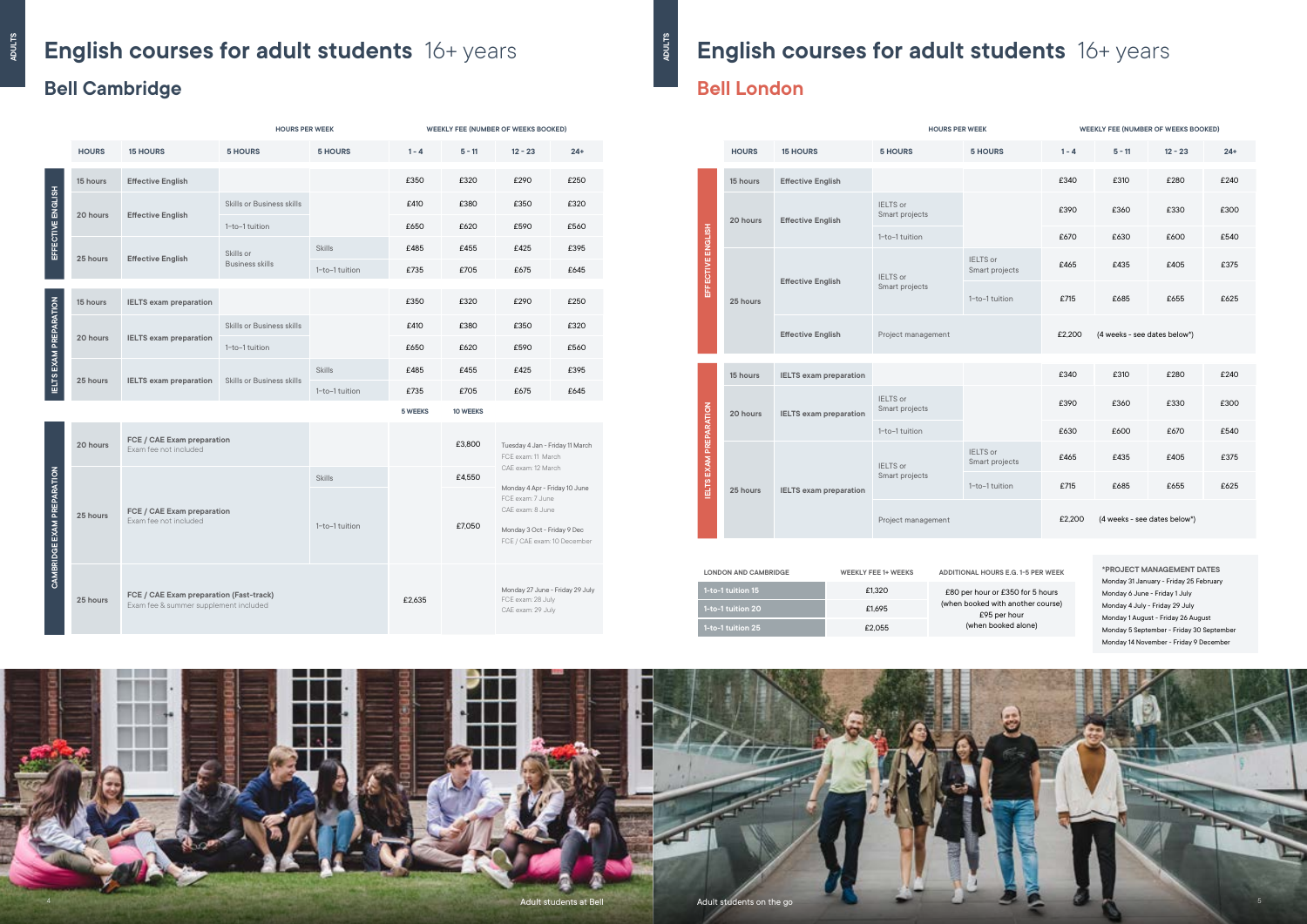











|                             | <b>BELL CAMBRIDGE</b>                                                               | <b>MINIMUM AGE</b> | <b>SINGLE ROOM</b>                                |
|-----------------------------|-------------------------------------------------------------------------------------|--------------------|---------------------------------------------------|
| HOMESTAY                    | Daily breakfast                                                                     | 16                 | £185                                              |
|                             | Breakfast and dinner                                                                | 16                 | £215                                              |
| BELL GARDEN<br>HOUSE        | Self-catering, shared kitchen,<br>shared bathroom                                   | 18                 | £285                                              |
|                             | Self-catering, shared kitchen,<br>private bathroom                                  | 18                 | £315                                              |
| SORRENTO                    | Self-catering, shared kitchen,<br>private bathroom, daily breakfast buffet          | $16+$              | £315                                              |
| THE FRANK BELL<br>RESIDENCE | Standard room, self-catering, shared kitchen,<br>private bathroom                   | 18                 | £325                                              |
|                             | Premium room, self-catering, shared kitchen, private bathroom                       | 18                 | £345                                              |
| TRIPOS<br>COURT             | Self-catering, shared kitchen, private bathroom                                     | 18                 | £315                                              |
| THE<br>RAILYARD             | Self-catering, kitchenette, private bathroom<br>Available during summer only        | 18                 | £315                                              |
| LARS<br>JSE<br>DOH<br>POS   | Private bathroom, breakfast, dinner<br>(Half board)<br>Available during summer only | 16                 | £380                                              |
|                             | <b>BELL LONDON</b>                                                                  | <b>MINIMUM AGE</b> | <b>SINGLE ROOM</b>                                |
|                             | Daily breakfast                                                                     | 16                 | £200                                              |
| <b>HOMESTAY</b>             | Breakfast and dinner                                                                | 16                 | £265                                              |
|                             | Daily breakfast, private bathroom                                                   | 16                 | £265                                              |
|                             | Daily breakfast, dinner, private bathroom                                           | 16                 | £325                                              |
|                             |                                                                                     |                    | $1 - 11$<br>$12+$<br><b>WEEKS</b><br><b>WEEKS</b> |
| CHAPTER<br>SOUTH BANK       | Shared kitchen, private bathroom                                                    | 18                 | £460<br>£430                                      |
| <b>RAPERY</b><br>PLACE      | Shared kitchen, private bathroom                                                    | 18                 | £395<br>£395                                      |





In addition to course fees, all bookings are subject to a  $E95$  registration fee. A non-refundable deposit of £480 is payable for all courses. This includes the £95 registration fee.



Published prices are correct at time of going to print and are subject to change without notice. Some afternoon modules may be subject to availability. For full terms and conditions, visit bellenglish.com/termsconditions



## **Accommodation fees**

# **Other fees**

*Prices shown for accommodation are weekly. All accommodation is on a single room basis unless specified. A refundable £100 deposit is payable on arrival at The Railyard, Sorrento, Scholars House, Bell Garden House, and The Frank Bell Residence.* 

*All homestay accommodation is subject to a £30 per week special diet supplement, where applicable.* 

## **Other information**

**Deposit, insurance & terms** 

Travel insurance is included in the fees; for more details visit b Please note: our insurance does not cover UK domicile residents.

> **Academic Year Programme**<br>
> All Effective English and Exam Preparation bookings of 24 weeks or more will<br>
> automatically be enrolled onto our Academic Year Programme. Students will<br>
> receive the following extra benefits, at n All Effective English and Exam Preparation bookings of 24 weeks or more will automatically be enrolled onto our Academic Year Programme. Students will receive the following extra benefits, at no extra charge:

## **Public holidays**

Centres are closed on the UK public holidays listed below and classes are replaced by a free excursion. If a public holiday occurs at the start of the course, students should reserve their place on the excursion before arrival:

- Monday 3 January (school opens Tuesday 4 January)
- Friday 15 April Monday 18 April
- Monday 2 May
- Thursday 2 June
- Friday 3 June Monday 29 August

Our centres close for the Christmas holidays on **Friday 16 December 2022** and reopen on **Tuesday 3 January 2023.**

## **Price includes:**

- Personal learning goals
- Weekly progress tests to assess
- your learning
- 6-weekly progress reports
- Weekl one-to-one progress tutorials with your teacher
- Guest speaker talks by university lecturers
- Free university counselling and help with university applications
- A wide range of enrichment
- activities
- Free excursions every two weeks
- Free insurance
- Course materials
- Comprehensive insurance
- A weekly programme of workshops, social activities and trips
- Access to the Learning resource Centre and a wide range of resources
- Free and impartial Higher Education Advisory Service

## **Exam fees and information**

Students enrolled on an exam preparation course are not automatically entered for the exam, unless otherwise stated. Due to limited availability, we recommend that exams are reserved before the course starts to avoid disappointment. We can help arrange this prior to arrival.

Please note that transfers to and from exam centres are not included. For UKVI IELTS, we help students book the exam and the fee is payable online directly to the exam board.

| <b>Taxi transfers</b> one way | <b>CAMBRIDGE</b> | <b>LONDON</b> |
|-------------------------------|------------------|---------------|
| <b>London Gatwick</b>         | £215             | £135          |
| <b>London Heathrow</b>        | £195             | £115          |
| <b>London Stansted</b>        | f110             | £135          |
| <b>London Luton</b>           | £120             | £135          |
| <b>London City</b>            | f170             | £105          |
| <b>Central London</b><br>⊙    | £180             |               |



A £35 per week supplement is payable on all courses

A £25 per week supplement is payable for homestay accommodation

## **Cambridge English**

### **FCE Exam dates (£180):**

- Friday 11 March
- Tuesday 7 June
- Thursday 28 July
- Saturday 10 December

## **IELTS exam**

**All four skills (£190):** *Dates available on request*

## **CAE Exam dates (£180):**

- Saturday 12 March
- Wednesday 8 June
- Friday 29 July
- Saturday 10 December

**CPE (£180):** *Dates available on request*

**ADULTS**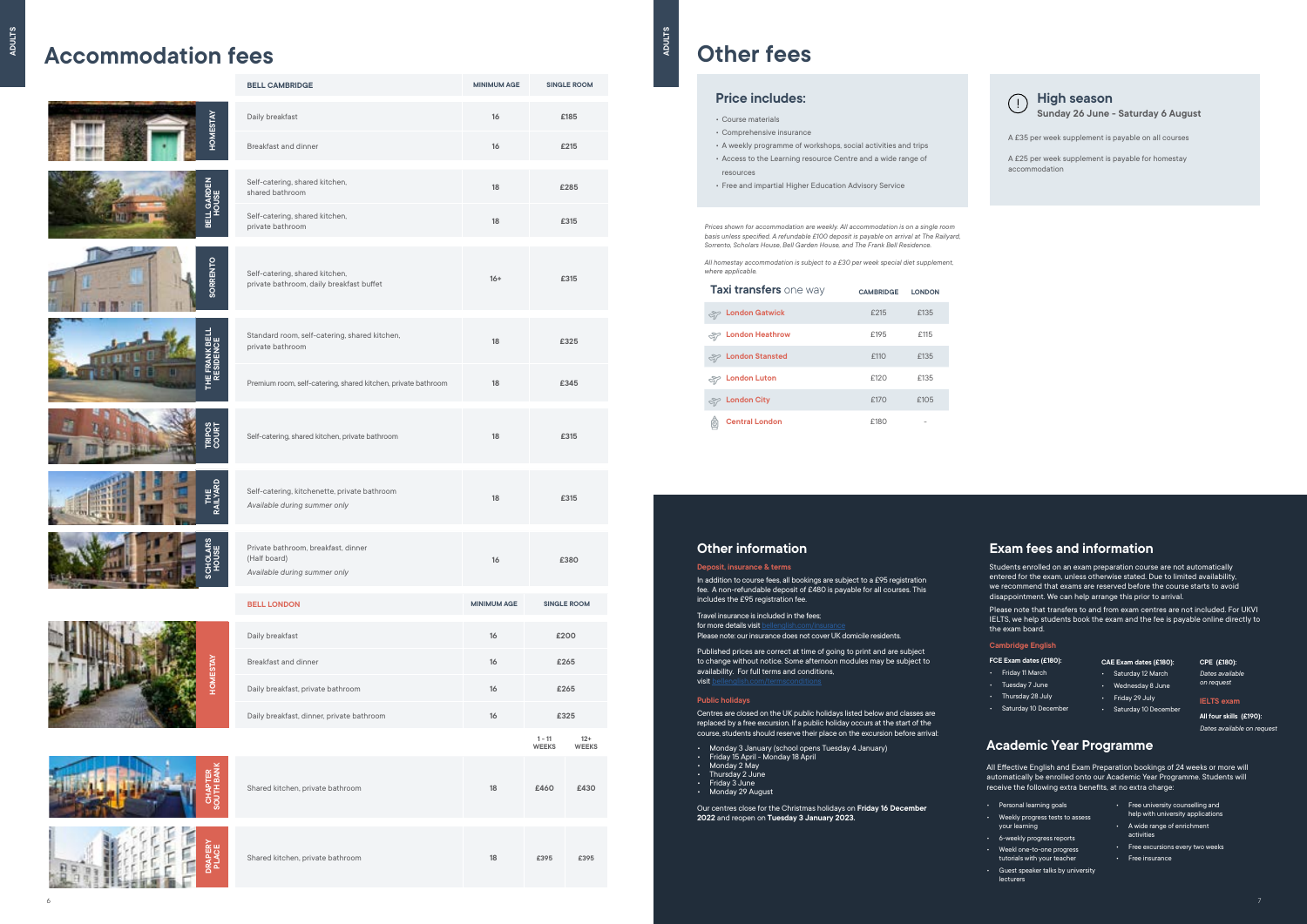# **University pathways at Bell Cambridge 2022-23**

## **Other information**

## **Public holidays**

Centres are closed on the UK public holidays listed below and classes are replaced by a free excursion. If a public holiday occurs at the start of the course, students should reserve their place on the excursion before arrival.

## **2022**

- Monday 3 January (school opens Tuesday 4 January)
- Friday 15 April Monday 18 April
- Monday 2 May
- Thursday 2 June
- Friday 3 June
- Monday 29 August

## **2023**

- Monday 2 January
- Friday 7 Monday 10 April
- Monday 1 May
- Monday 29 May
- Monday 28 August

Bell Cambridge closes for the Christmas holidays on **Friday 16 December 2022** and reopens on **Tuesday 3 January 2023.**

## **Deposit, insurance & terms**

- A non-refundable deposit of £1,200 per term is payable for all courses.
- Travel insurance is included in the fees; for more details visit bellenglish.com/insurance
- Please note that prices are correct at time of going to print and are subject to change without notice. For full terms and conditions, visit bellenglish.com/terms-policies

| ccommodation fees                                                                       | <b>EXTENDED</b> | <b>ACADEMIC YEAR</b> | <b>FAST-TRACK</b> | <b>MASTERS</b>  |
|-----------------------------------------------------------------------------------------|-----------------|----------------------|-------------------|-----------------|
| <b>CAMBRIDGE</b>                                                                        | 52 WEEKS*       | 38 WEEKS*            | 26 WEEKS*         | <b>12 WEEKS</b> |
| Homestay: daily bed and breakfast                                                       | £9,620          | £7,030               | £4,810            | £2.220          |
| Homestay: daily bed, breakfast and dinner                                               | £11,180         | £8,170               | £5,590            | £2,580          |
| Bell Garden House: self-catering (shared kitchen), shared bathroom                      | £14,820         | £10,830              | £7,410            | £3,240          |
| <b>Bell Garden House:</b> self-catering (shared kitchen), private bathroom              | £16,380         | £11,970              | £8,190            | £3.780          |
| <b>Sorrento:</b> self-catering (shared kitchen) and daily breakfast                     | £16,380         | £11,970              | £8,190            | £3.780          |
| <b>The Frank Bell Residence:</b> self-catering (shared kitchen) private bathroom        | £16,900         | £12,350              | £8,450            | £3,900          |
| The Frank Bell Residence: premium room, self-catering (shared kitchen) private bathroom | £17,940         | £13,110              | £8,970            | £4,140          |



\*Length of stay includes retention of accommodation between terms excluding the Christmas period when the school is closed. A £32 per week retainer fee is payable for homestay accommodation over Christmas. A £100 deposit is payable on arrival for all Cambridge residences. There is a £30 per week Special Diet Supplement for homestay accommodation, where applicable.

## **Tuition fees**

|                                  | <b>EXTENDED</b> | <b>ACADEMIC YEAR</b> | <b>FAST-TRACK</b> |
|----------------------------------|-----------------|----------------------|-------------------|
| <b>Business</b>                  | £25,600         | £19.170              | £14.700           |
| <b>Science &amp; Engineering</b> | £25,600         | £19.170              |                   |
| <b>Humanities</b>                | £25,600         | £19.170              |                   |
| Law                              | £25,600         | £19,170              |                   |
| <b>Agricultural science</b>      |                 | £19,170              |                   |

## **Term dates**

## **EXTENDED (48 WEEKS)**

**Term 1 (Extended only):** Monday 27 June - Friday 16 September 2022

**Holidays:** • Monday 19 December - Friday 7 January 2023

• Monday 3 April - Friday 14 April 2023

**Term 2:** Monday 26 September - Friday 16 December 2022

**Term 3:** Monday 9 January - Friday 31 March 2023

**Term 4:** Monday 17 April - Friday 7 July 2023

## **ACADEMIC YEAR (36 WEEKS)**

**Term 1:** Monday 26 September - Friday 16 December 2022

## **Holidays:**

• Monday 19 December - Friday 7 January 2023 • Monday 3 April - Friday 14 April 2023

**Term 2:** Monday 9 January - Friday 31 March 2023

**Term 3:** Monday 17 April - Friday 7 July 2023

## **FAST-TRACK (24 WEEKS)**

**Term 1:** Monday 9 January - Friday 31 March 2023

• Monday 3 April - Friday 14 April 2023

**Term 2:** Monday 17 April - Friday 7 July 2023

## **Tuition fees**

**Termly tuition fee**

£6,430

| <b>Term dates</b> |  |
|-------------------|--|
|-------------------|--|

| 2022                                     | 2023                               |
|------------------------------------------|------------------------------------|
| Monday 10 January - Friday 1 April       | Monday 9 January - Friday 31 March |
| Friday 1 July - Friday 8 July            | Monday 17 April - Friday 7 July    |
| Monday 26 September - Friday 16 December |                                    |

## $Accommunication **fees**$

## **University Foundation programme**

## **Masters preparation programme**

**UNIVERSITY PATHWAYS**

**HINH AIRS** 

**Homestay:** daily bed and breakfast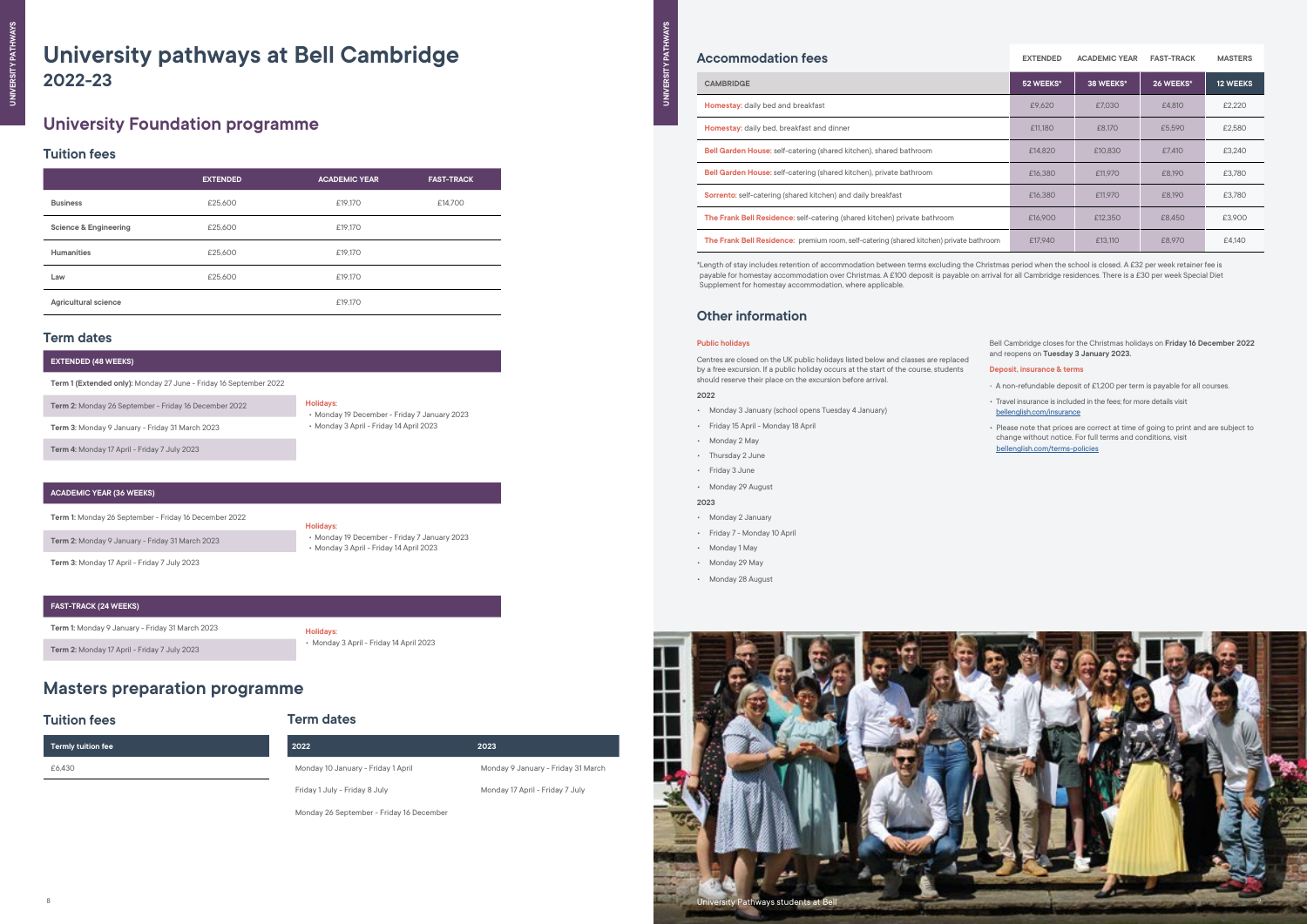## **Early bird discount**

Book your face-to-face or online CELTA at least 4 weeks before the course start date and benefit from our early bird discount - a £157 saving equivalent to your Cambridge English assessment fees.

\*Assessment fees are payable for assessment to Cambridge English and are collected in addition to the Bell course fees listed. The £157 fee listed is correct at time of publishing, but may be adjusted by Cambridge English subject to a small increase after this date.

# **CELTA: full-time**

| <b>START DATE</b> | <b>END DATE</b>   | <b>TUITION</b><br><b>FEES</b><br>(exc. VAT) | <b>EXAM</b><br>FEE* |
|-------------------|-------------------|---------------------------------------------|---------------------|
| Monday 7 March    | Friday 1 April    |                                             |                     |
| Monday 25 April   | Friday 20 May     |                                             |                     |
| Tuesday 6 June    | Friday 1 July     | £1.500                                      | £157                |
| Monday 1 August   | Friday 26 August  |                                             |                     |
| Monday 3 October  | Friday 28 October |                                             |                     |

## **Face-to-face: Cambridge**

# **Delta: online, face-to-face**

## **CELTA and Delta**

## **Other fees and information**

**DEPOSIT, INSURANCE AND TERMS** 

If you are travelling to the UK for the CELTA or Delta face-to-face course, and are not a UK domicile resident, insurance is included in your course fees. If you are a UK-based domicile resident, we recommend that you arrange suitable insurance to cover cancellation or curtailment of the course.

> For participants attending our CELTA or Delta Module One and Module Two faceto-face courses in the summer, Bell can help to arrange residential or homestay accommodation at an additional cost. For further details on the available options and prices please see our website: [bellenglish.com/Cambridge](http://www.bellenglish.com/Cambridge)

Please note that prices are correct at time of going to print and are subject to change without notice.

VAT will be charged on tuition fees, accommodation and transfers at the current rate, where applicable.

All courses are run subject to demand. For full terms and conditions, visit bellenglish.com/termsconditions

For Delta a non-refundable deposit of £300 is payable for each module. For CELTA a non-refundable deposit of £385 is payable for all courses.

## **PUBLIC HOLIDAYS**

Please note that Bell Cambridge is closed on **Monday 2 May 2022** for UK public holidays.

Trainees studying on the courses which include these dates can either reserve a place on a full-day excursion with Bell before arrival or use the day to prepare for the week's lessons. The tuition time missed during the public holidays will be added on to the rest of the course.

## **TRANSFERS**

If you would like Bell to arrange your airport transfer for you, please contact us at enquiries@bellenglish.com for further information

## **ACCOMMODATION**

| <b>MODULE DATES</b>                       | <b>ONLINE</b> | <b>FACE-TO-FACE</b><br>(BELL TEACHER ACADEMY) | <b>NUMBER OF WEEKS</b> | <b>FEES</b> | <b>EXAM FEES</b> |
|-------------------------------------------|---------------|-----------------------------------------------|------------------------|-------------|------------------|
| Module 1                                  |               |                                               |                        |             |                  |
| Monday 14 February - Friday 13 May        | $\checkmark$  |                                               | 13                     | £955        | £122             |
| Monday 27 June - Friday 8 July            |               | $\checkmark$                                  | $\overline{2}$         | £1,035      | £122             |
| Tuesday 30 August - Friday 25 November    | $\checkmark$  |                                               | 13                     | £955        | £122             |
| Module 2                                  |               |                                               |                        |             |                  |
| Monday 7 February - Friday 13 May         | $\checkmark$  |                                               | 14                     | £2,270      | £152             |
| Monday 11 July - Friday 19 August         |               | $\checkmark$                                  | 6                      | £2,475      | £152             |
| Monday 22 August - Friday 25 November     | $\checkmark$  |                                               | 14                     | £2,270      | £152             |
| Module 3                                  |               |                                               |                        |             |                  |
| Monday 21 February - Friday 13 May        | $\checkmark$  |                                               | 12                     | £495        | £85.50           |
| Tuesday 30 August - Friday 18 November    | $\checkmark$  |                                               | 12                     | £495        | £85.50           |
| Start any Monday*                         | $\checkmark$  |                                               | 12                     | £550        | £85.50           |
| Book all 3 mondules and save £200, or pay |               |                                               |                        |             |                  |

## **Exam fees**

**Module One** £122 **Module Two** £152 **Module Three** £85.50

## **Delta assessment fees**

Assessment fees are payable for assessment by Cambridge English and are collected in addition to the course fees listed. For Module Two we collect these fees along with your course fees as you will be assessed throughout the course.

For Modules One and Three we will contact you during the course to see if you feel ready for the exam or assignment submission, respectively, and will invoice you accordingly at a later stage. Please note that for the Module One exam, there may also be an invigilation fee raised by the exam centre you choose.

Resubmissions and re-sits for Delta modules are charged at £35 administration fee plus Cambridge English Language Assessment fee for the module. Delta team at Bell charges no administration fee for the requests for the Reports and Re-marks for failed and referred candidates. This is dealt according to the costs and procedures set by the Cambridge English Language Assessment for referred and failed candidates.

**the full price in monthly instalments.**

**TEACHER TRAINING**

EACHER TRAINING

| <b>START DATE</b> | <b>END DATE</b>     | <b>TUITION</b><br><b>FEES</b><br>(exc. VAT) | <b>EXAM</b><br>FEE* |
|-------------------|---------------------|---------------------------------------------|---------------------|
| Monday 17 January | Friday 18 February  |                                             |                     |
| Monday 7 March    | Friday 8 April      |                                             |                     |
| Tuesday 31 May    | Friday 1 July       | £1,500                                      | £157                |
| Tuesday 30 August | Friday 30 September |                                             |                     |
| Monday 7 November | Friday 9 December   |                                             |                     |

## **Online**

## **Exam dates**

**Thursday 2 June 2022 Thursday 1 December 2022**

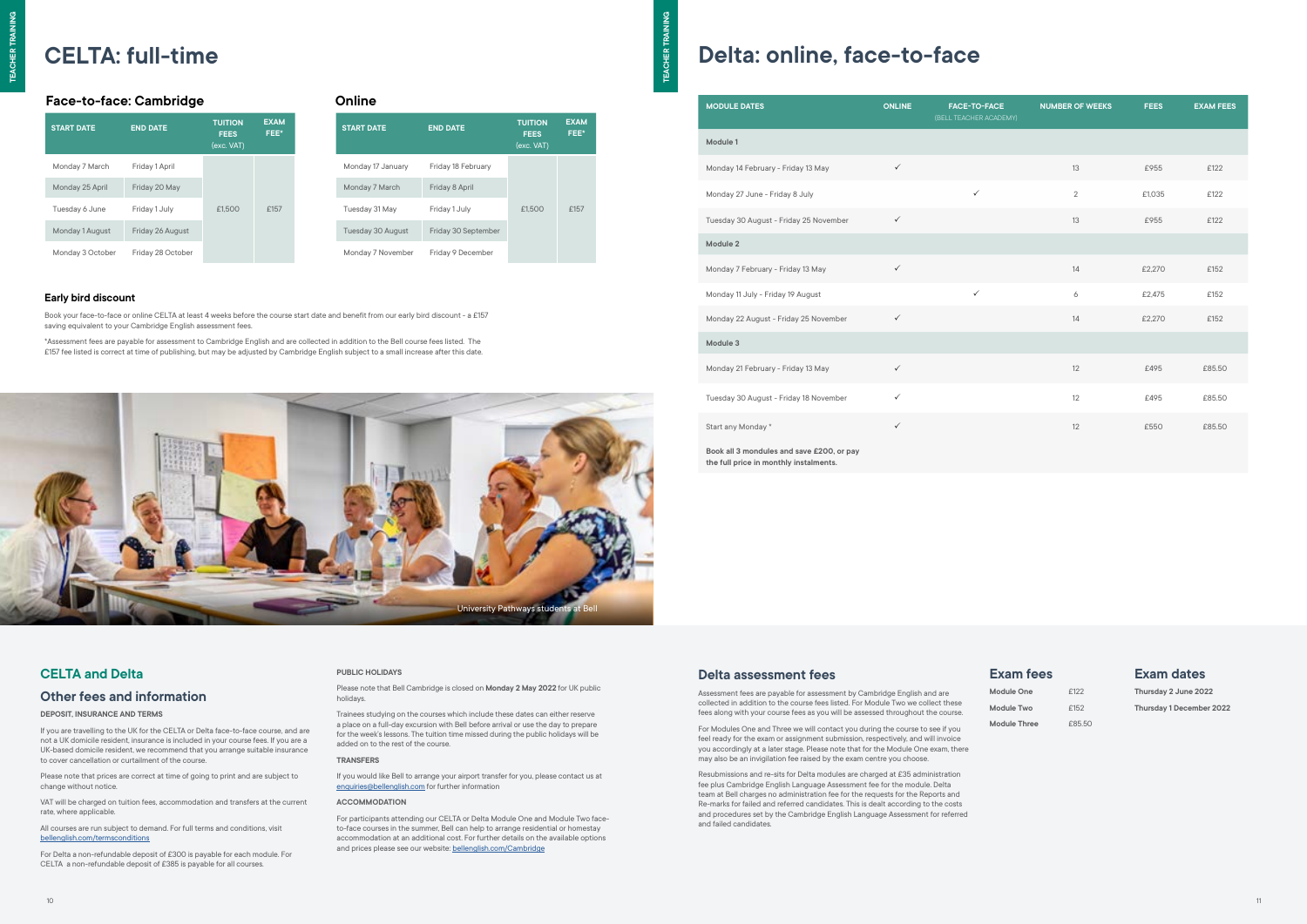| <b>Face-to-face courses</b> | <b>PACKAGE1</b><br>Single room, private bathroom, half board | <b>PACKAGE 2</b><br>Twin room and private bathroom, half board<br><b>or</b><br>Single room and shared bathroom, half board | <b>PACKAGE 3</b><br>Single room, private bathroom, self catered |  |  |
|-----------------------------|--------------------------------------------------------------|----------------------------------------------------------------------------------------------------------------------------|-----------------------------------------------------------------|--|--|
| 2-week course               | £1.825                                                       | £1.695                                                                                                                     | £1.695                                                          |  |  |
|                             | €2,300 (for Erasmus + only)                                  | €2,140 (for Erasmus + only)                                                                                                | €2,140 (for Erasmus + only)                                     |  |  |
| 1-week course               | £910                                                         | £845                                                                                                                       | £845                                                            |  |  |
|                             | €1,150 (for Erasmus + only)                                  | €1,070 (for Erasmus + only)                                                                                                | €1,070 (for Erasmus + only)                                     |  |  |
|                             |                                                              |                                                                                                                            |                                                                 |  |  |

*Please note: A non-refundable deposit of £385 applies for all participants who are not funded through Erasmus+. \*For Erasmus+ courses, please check criteria before booking.*

# **Professional development courses for teachers**

| <b>Bell Teacher Academy</b>                             |                                                     |                                                   |                         |                          | <b>FACE-TO-FACE COURSES</b>   |                            |                         |                          | <b>ONLINE COURSES</b>     |                            |
|---------------------------------------------------------|-----------------------------------------------------|---------------------------------------------------|-------------------------|--------------------------|-------------------------------|----------------------------|-------------------------|--------------------------|---------------------------|----------------------------|
|                                                         | <b>AVAILABLE</b><br><b>F2F AND</b><br><b>ONLINE</b> | <b>MINIMUM</b><br><b>LANGUAGE</b><br><b>LEVEL</b> | $3 - 16$<br><b>JULY</b> | $17 - 30$<br><b>JULY</b> | 31 JULY -<br><b>13 AUGUST</b> | $14 - 27$<br><b>AUGUST</b> | $4 - 15$<br><b>JULY</b> | $18 - 29$<br><b>JULY</b> | $1 - 12$<br><b>AUGUST</b> | $15 - 26$<br><b>AUGUST</b> |
| Becoming a teacher trainer                              |                                                     | C1                                                |                         |                          |                               |                            |                         |                          | $\checkmark$              |                            |
| <b>Contemporary English</b>                             | ✓                                                   | C <sub>1</sub>                                    | $\checkmark$            |                          | $\checkmark$                  | $\checkmark$               | $\checkmark$            |                          | $\checkmark$              | ✓                          |
| Creativity in the classroom                             | ✓                                                   | <b>B2</b>                                         | $\checkmark$            | $\checkmark$             | $\checkmark$                  | $\checkmark$               | $\checkmark$            | $\checkmark$             | $\checkmark$              |                            |
| <b>British Life and Culture</b>                         |                                                     | <b>B2</b>                                         | $\checkmark$            | $\checkmark$             |                               |                            |                         |                          |                           |                            |
| Educational technology today                            | $\checkmark$                                        | <b>B1</b>                                         |                         | $\checkmark$             | $\checkmark$                  |                            |                         | $\checkmark$             | $\checkmark$              |                            |
| Language development for teachers                       | ✓                                                   | A2                                                |                         | $\checkmark$             | $\checkmark$                  | $\checkmark$               |                         | $\checkmark$             | $\checkmark$              | $\checkmark$               |
| Pronunciation and storytelling with Adrian<br>Underhill |                                                     | <b>B2</b>                                         | $\checkmark$            |                          |                               |                            |                         |                          |                           |                            |
| <b>Teaching English online</b>                          |                                                     | <b>B2</b>                                         |                         |                          |                               |                            | $\checkmark$            |                          |                           |                            |
| Teaching other subjects in English: primary             |                                                     | <b>B1</b>                                         |                         |                          |                               |                            |                         |                          | $\checkmark$              |                            |
| Teaching other subjects in English: secondary           |                                                     | <b>B2</b>                                         |                         |                          |                               |                            |                         | $\checkmark$             |                           |                            |
| Teaching young learners: Primary                        | $\checkmark$                                        | <b>B1</b>                                         |                         | $\checkmark$             | $\checkmark$                  |                            |                         | ✓                        | $\checkmark$              |                            |
| Teaching young learners: Secondary                      | ✓                                                   | <b>B2</b>                                         | $\checkmark$            | $\checkmark$             | $\checkmark$                  |                            | $\checkmark$            | ✓                        | $\checkmark$              |                            |







*European teachers may be eligible for Erasmus + funding. For a guide to funding, please visit bellenglish.com/teachers*

*Travel insurance is included in the faceto-face course fees. For more information, please visit bellenglish.com/insurance.* 

*Please note, our insurance does not cover UK domicile residents.* 

*Please note that prices are correct at time of going to print and are subject to change without notice. VAT will be charged at the current rate where applicable. All courses are run subject to demand.* 

*For full terms and conditions visit bellenglish.com/termsconditions*

## *Online courses:*

- *• 15 hours of main course tuition per week • 5.5 hours per week of optional afternoon workshops and talks on current trends*
- *in the teaching and learning sector • Digital certificate of achievement at the end of the course*

## *Face-to-face courses:*

- *• 21.5 hours of tuition per week*
- *• Accommodation and catering/boarding as outlined above*
- *• Weekly plenary lecture by well-known*
- *ELT speakers • Weekly workshops on hot topics*
- *• Weekly cultural talk*
- *• Core programme of social and cultural events including a day excursion to London*
- *• Comprehensive travel insurance for non-UK residents*
- *• End of course certificate*

## **Fees include: Other information**

**TEACHER TRAINING**

**TEACHER TRAINING** 

| <b>Online courses</b> | <b>COURSE FEE</b><br>15-hour/week<br>(Mon-Fri 9.30am - 1pm UK time) |
|-----------------------|---------------------------------------------------------------------|
| 2-week course         | f400                                                                |
| 1-week course         | f200                                                                |

*Please note: No registration fee or deposit is required for online course bookings*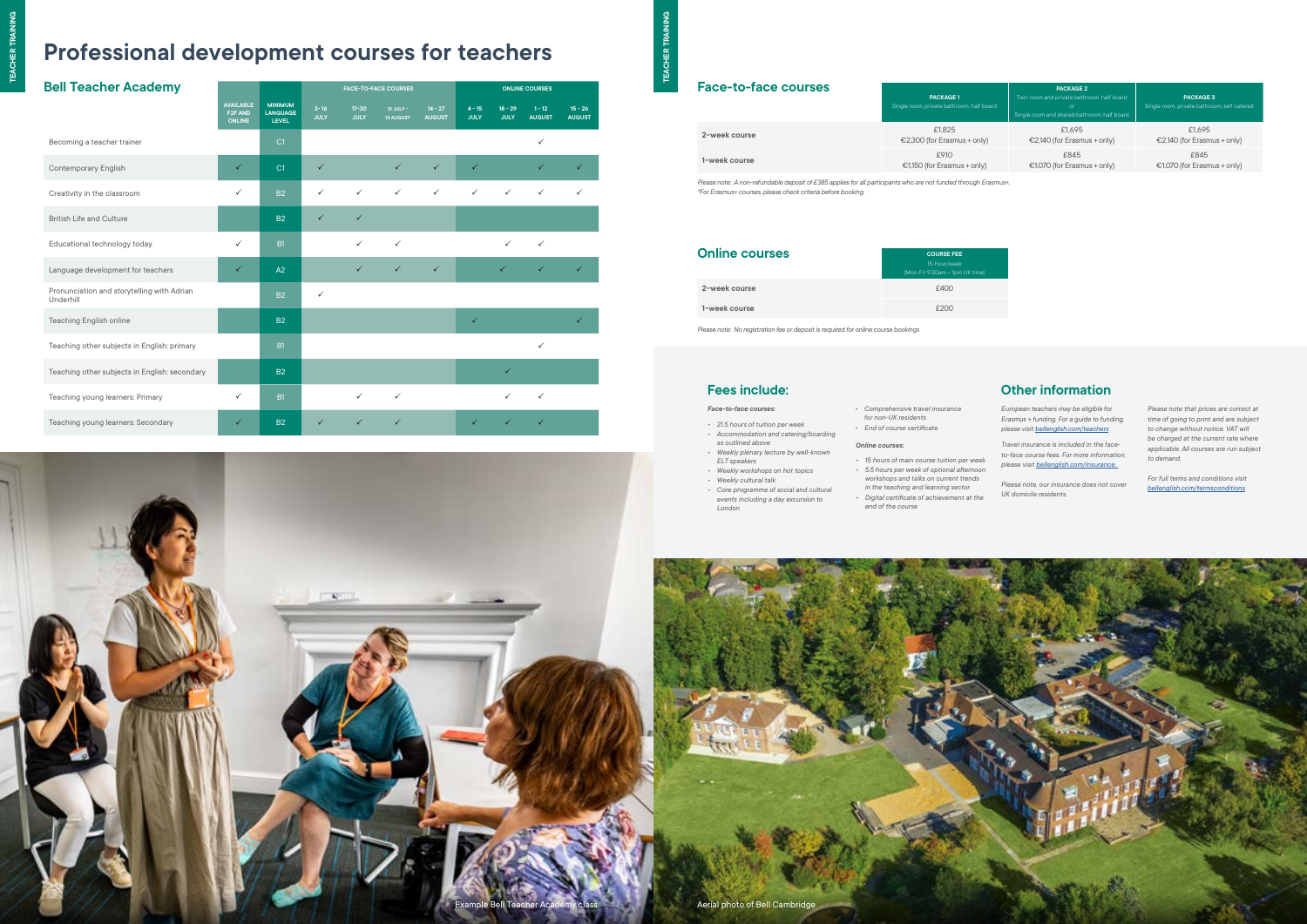# Online

# **Teacher development in the 'new normal'**





| <b>START DATES</b>                                                    | <b>SPECIALISM</b> | <b>NUMBER OF HOURS</b> | FEES (INC. VAT) |
|-----------------------------------------------------------------------|-------------------|------------------------|-----------------|
| <b>26 August 2022</b>                                                 |                   |                        |                 |
| From emergency remote teaching to effective online learning           |                   | 5                      | £60             |
| Managing the class with confidence in English                         |                   | 5                      | £60             |
| Active and interactive learning in a 'new normal' secondary classroom |                   | 5                      | £60             |
| Understanding and teaching linguistic mediation                       |                   | 5                      | £60             |
| 23 September 2022                                                     |                   |                        |                 |
| Developing online teaching skills                                     |                   | 5                      | £60             |
| Presenting new language in English                                    |                   | 5                      | £60             |
| Reading and listening in a 21st century secondary classroom           |                   | 5                      | £60             |
| Selecting, adapting and creating materials to teach mediation         |                   | 5                      | £60             |
| 25 March 2022   21 October 2022                                       |                   | 5                      |                 |
| Motivating and engaging online learners                               |                   | 5                      | £60             |
| Checking learning and giving feedback in English                      |                   | 5                      | £60             |
| Adaptive teaching in a diverse secondary classroom                    |                   | 5                      | £60             |
| Assessing mediation                                                   |                   | 5                      | £60             |
| 29 April 2022   18 November 2022                                      |                   |                        |                 |
| Engaging and reliable tech tools                                      |                   | 5                      | £60             |
| Teaching English using a learner's own language                       |                   | 5                      | £60             |
| Developing writing skills in a secondary classroom                    |                   | 5                      | £60             |
| Mediating communication and culture                                   |                   | 5                      | £60             |



**TEACHER TRAINING**

**TEACHER TRAINING** 

**NOTES**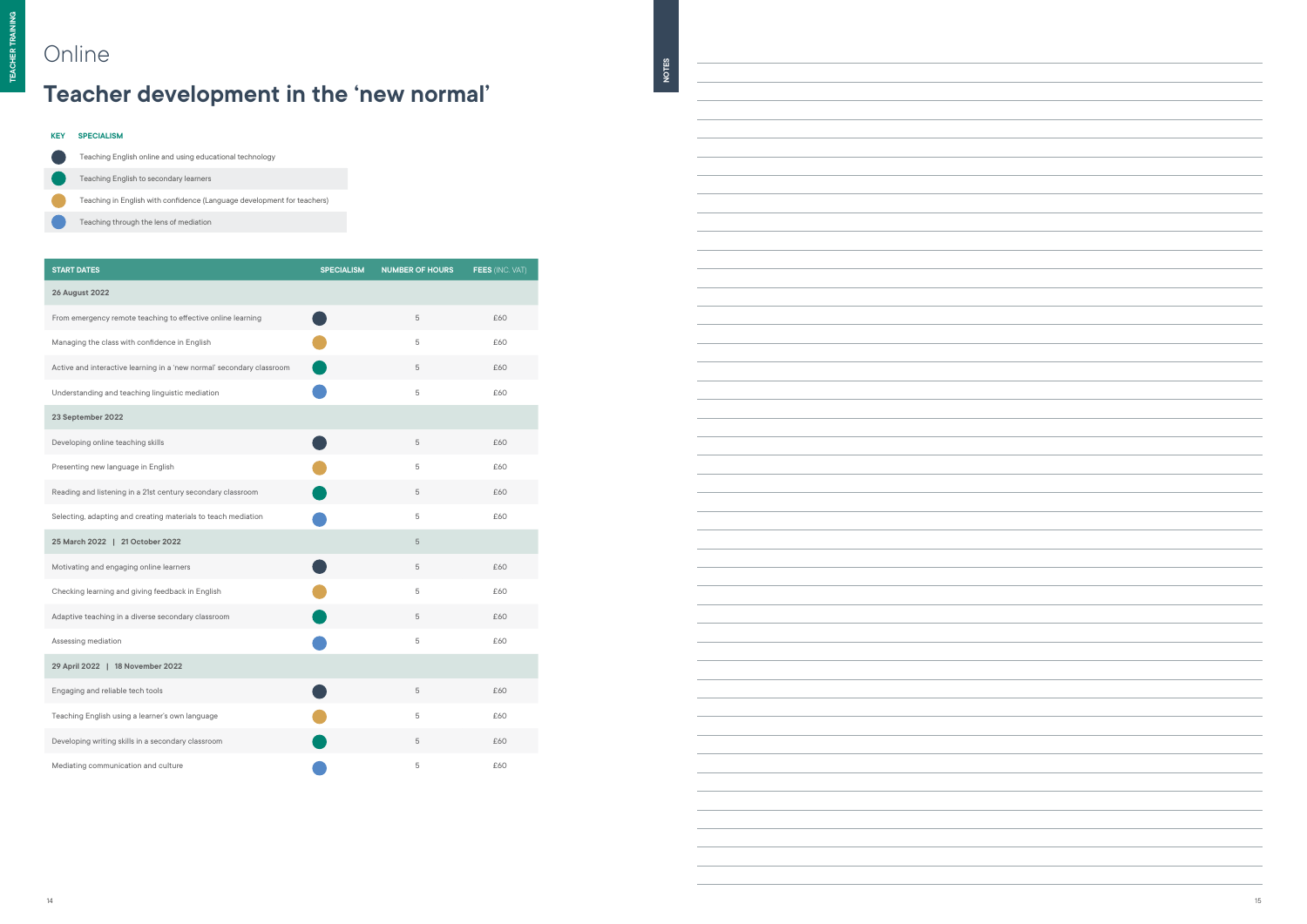| <b>NOTES</b>                                                                    |  |
|---------------------------------------------------------------------------------|--|
|                                                                                 |  |
|                                                                                 |  |
|                                                                                 |  |
|                                                                                 |  |
|                                                                                 |  |
|                                                                                 |  |
|                                                                                 |  |
|                                                                                 |  |
|                                                                                 |  |
|                                                                                 |  |
|                                                                                 |  |
|                                                                                 |  |
|                                                                                 |  |
|                                                                                 |  |
|                                                                                 |  |
|                                                                                 |  |
|                                                                                 |  |
|                                                                                 |  |
|                                                                                 |  |
|                                                                                 |  |
|                                                                                 |  |
|                                                                                 |  |
|                                                                                 |  |
|                                                                                 |  |
|                                                                                 |  |
|                                                                                 |  |
|                                                                                 |  |
|                                                                                 |  |
|                                                                                 |  |
|                                                                                 |  |
|                                                                                 |  |
|                                                                                 |  |
|                                                                                 |  |
|                                                                                 |  |
|                                                                                 |  |
|                                                                                 |  |
|                                                                                 |  |
|                                                                                 |  |
|                                                                                 |  |
|                                                                                 |  |
|                                                                                 |  |
| the control of the                                                              |  |
|                                                                                 |  |
| the contract of the con-                                                        |  |
| the contract of the contract of the contract of the contract of the contract of |  |
|                                                                                 |  |
| the control of the control of the control of the control of                     |  |
| <u> 1989 - Johann Barnett, fransk politiker (</u>                               |  |
|                                                                                 |  |
| the contract of the contract of the contract of the contract of the contract of |  |
| the control of the control                                                      |  |
|                                                                                 |  |
| $\sim$ 100 $\mu$ m $^{-1}$                                                      |  |
|                                                                                 |  |
| the control of the control of the control of the control of the control of      |  |
|                                                                                 |  |
|                                                                                 |  |
|                                                                                 |  |
|                                                                                 |  |
|                                                                                 |  |
| the company of the company                                                      |  |
| the contract of the contract of                                                 |  |
|                                                                                 |  |
|                                                                                 |  |
|                                                                                 |  |

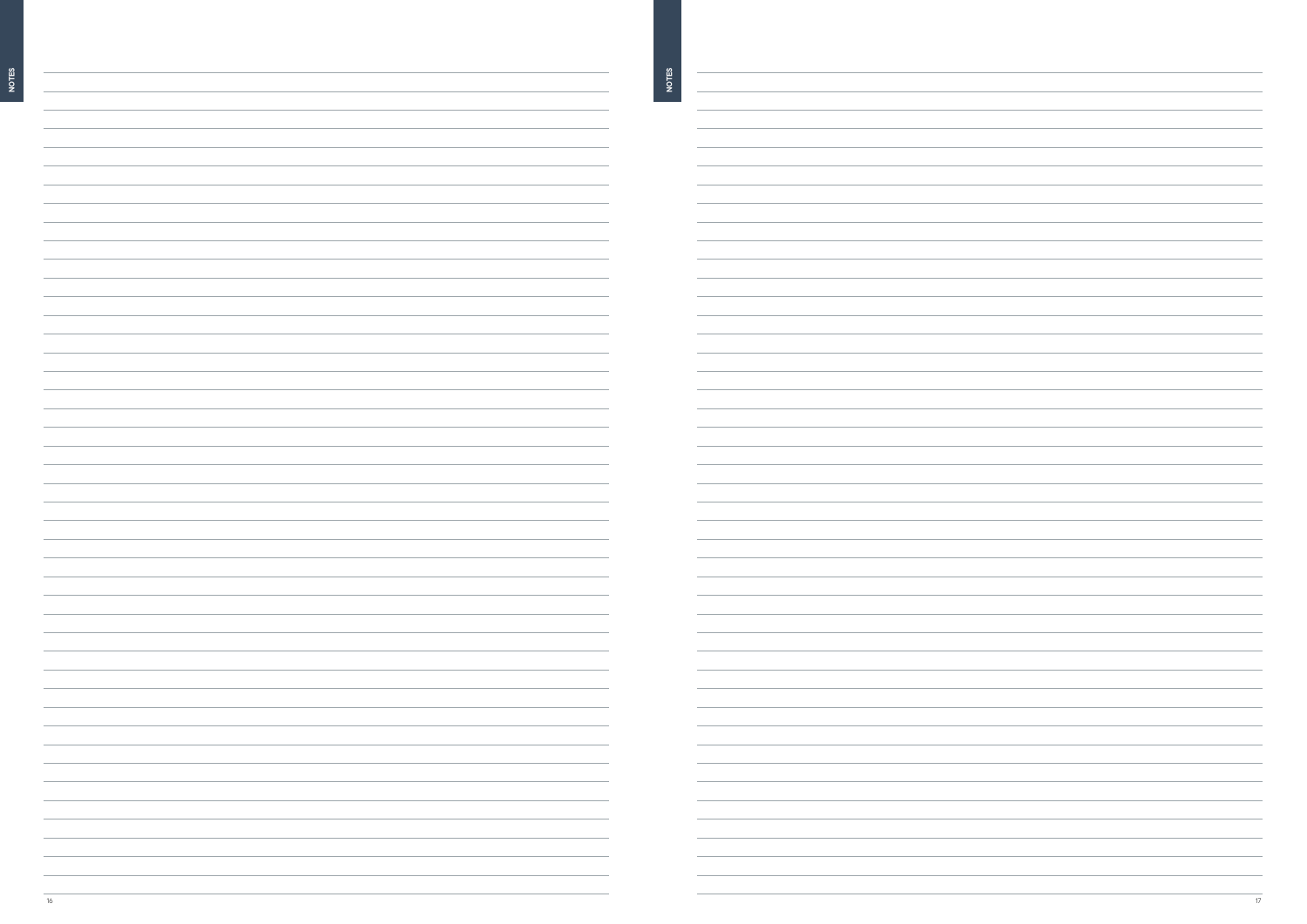

ast updated: 17 May 2022

圖

閧